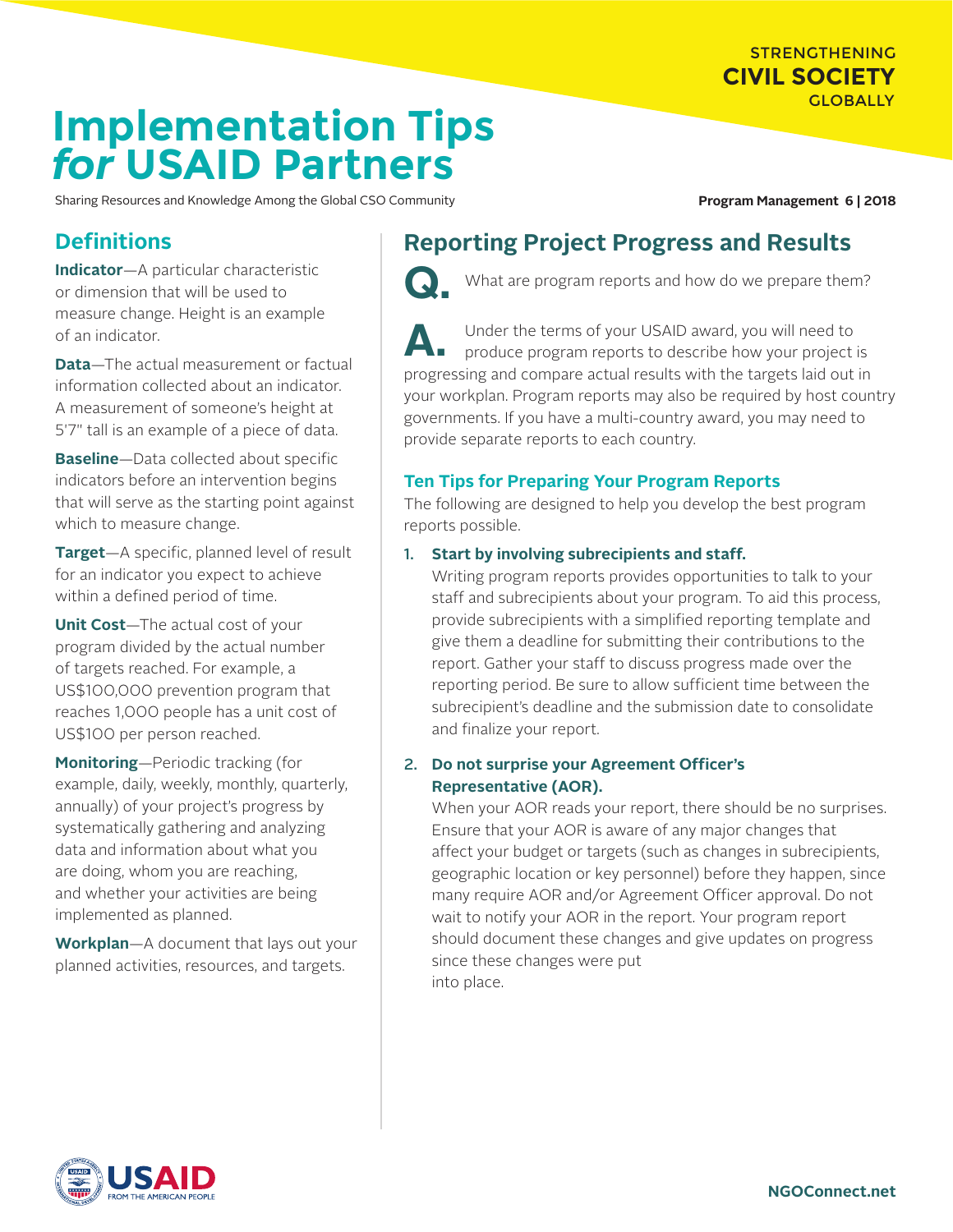## **References**

Performance and Financial Monitoring and Reporting [2 CFR 200.328](https://www.ecfr.gov/cgi-bin/text-idx?SID=a394f56393f5d37174e3874afd2c9284&mc=true&node=sg2.1.200_1326.sg4&rgn=div7)

#### 3. **Take the time to do an honest evaluation.**

With many day-to-day demands, it is tempting to reduce the effort put into the report. When evaluating your progress over the reporting period, there will be successes and challenges. A good performance report provides a balanced look at the program, both in terms of progress as well as setbacks.

#### 4. **Quantify your conclusions with data.**

Although the bulk of your program report may be a narrative discussion of progress and setbacks, the core of your report is the data. You should be able to demonstrate the successes and challenges by looking at your data. This includes targets, financial performance, and the unit cost of a service (when applicable).

#### 5. **Use your workplan and budget as baseline data sources**

The data that are driving your report come from your monitoring and evaluation (M&E) system and your accounting system (to show actual costs). However, to measure performance you must compare these data to the targets you laid out in your workplan and workplan budget. This shows whether your program exceeded, met, or fell short of your expectations.

#### 6. **Preview your next workplan.**

Use the program report as a baseline for future activities. Challenges faced in the past year should be addressed in the next workplan. Preview various options your organization is planning in the next year to address these challenges.

#### 7. **Link to the in-country Strategic Objectives.**

Your program is not a stand-alone effort—you are working as a piece of a much larger effort in the country where you are implementing. Your program links to other programs through referrals, building the capacity of local CSOs, participating in technical working groups, and demonstrating and sharing your successes with other CSOs. Your report should not just look at the performance of your program, but also show how your activity is linking with and contributing to the wider program targets in your country.